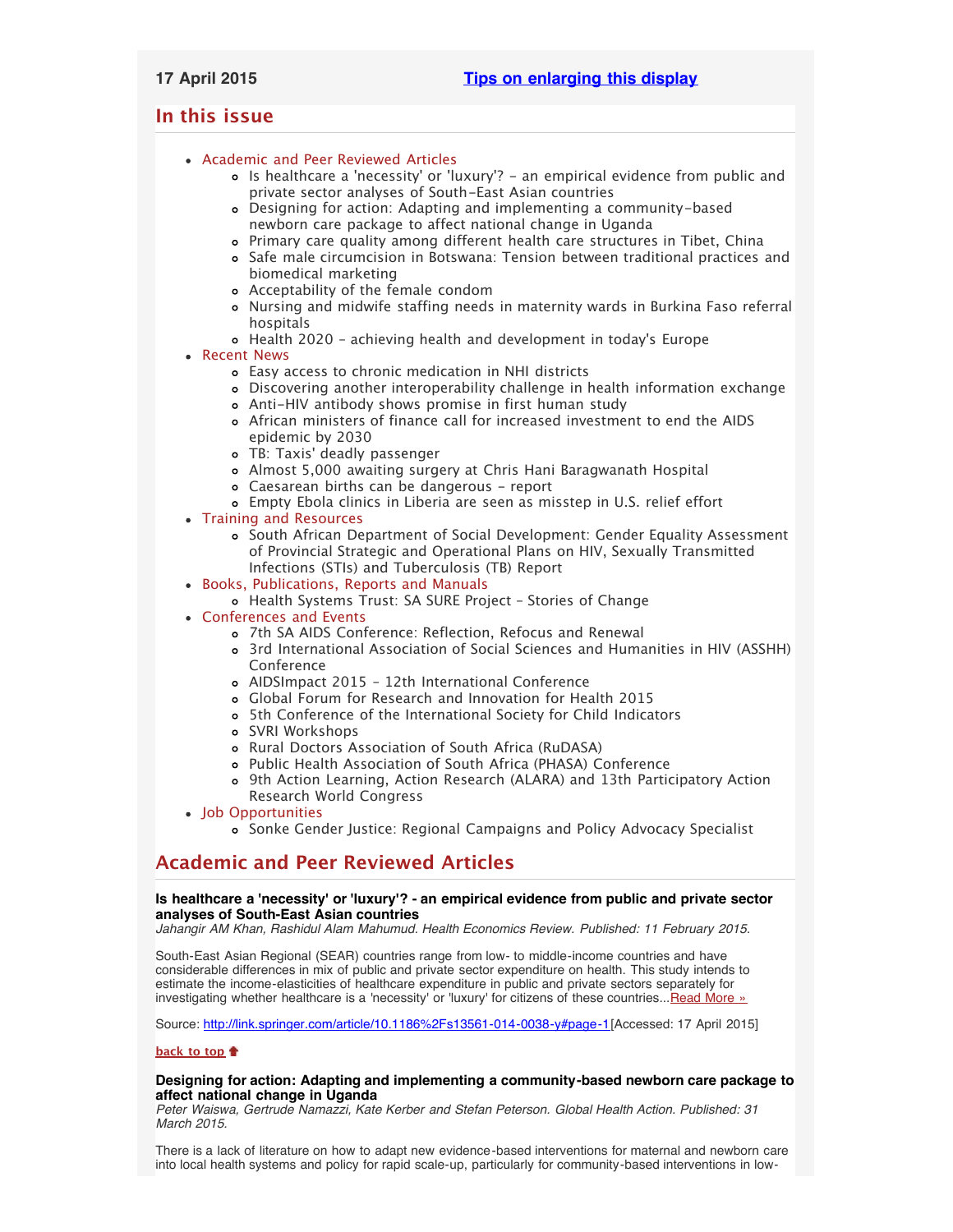income settings. The Uganda Newborn Study (UNEST) was a cluster randomised control trial to test a community-based care package which was rapidly taken up at national level... [Read More »](http://www.globalhealthaction.net/index.php/gha/article/view/24250)

Source: [http://www.globalhealthaction.net/index.php/gha/article/view/24250\[](http://www.globalhealthaction.net/index.php/gha/article/view/24250)Accessed: 17 April 2015]

### **[back to top](#page-0-3)**

### <span id="page-1-0"></span>**Primary care quality among different health care structures in Tibet, China**

*Wenhua Wang, Leiyu Shi, Aitian Yin, Zongfu Mao, Elizabeth Maitland, Stephen Nicholas, and Xiaoyun Liu. BioMed Research International. Published: 3 March 2015.*

A self-administered questionnaire survey (including Primary Care Assessment Tool - Tibetan version) was used to obtain data from a total of 1386 patients aged over 18 years in the sampling sites in two prefectures in Tibet... [Read More »](http://www.hindawi.com/journals/bmri/2015/206709/)

Source: [http://www.hindawi.com/journals/bmri/2015/206709/\[](http://www.hindawi.com/journals/bmri/2015/206709/)Accessed: 17 April 2015]

### **[back to top](#page-0-3)**

### <span id="page-1-1"></span>**Safe male circumcision in Botswana: Tension between traditional practices and biomedical marketing**

*Masego Katisia, Marguerite Daniela. Global Public Health. Published: 11 April 2015.*

Botswana has been running Safe Male Circumcision (SMC) since 2009 and has not yet met its target. Donors like the US Centers for Disease Control and Prevention and Africa Comprehensive HIV/AIDS Partnership (funded by the Gates Foundation) in collaboration with Botswana's Ministry of Health have invested much to encourage HIV-negative men to circumcise... [Read More »](http://www.tandfonline.com/doi/full/10.1080/17441692.2015.1028424#.VS-ui_Dy3q4)

Source: [http://www.tandfonline.com/doi/full/10.1080/17441692.2015.1028424#.VS-ui\\_Dy3q4\[](http://www.tandfonline.com/doi/full/10.1080/17441692.2015.1028424#.VS-ui_Dy3q4)Accessed: 17 April 2015]

### **[back to top](#page-0-3)**

### <span id="page-1-2"></span>**Acceptability of the female condom**

*Anny Peters, Francien van Driel, Willy Jansen. African Journal of Reproductive Health. Published: December 2014.*

Sub-Saharan African women are affected disproportionately highly by AIDS, while experiencing lack of choice for devices which protect them against sexual transmitted diseases, including HIV. One should expect that global policy makers react positive to the female condom, a contraceptive device which offers dual protection. However, those policy makers often argue that the female condom is not acceptable to its users... [Read More](http://www.ajol.info/index.php/ajrh/article/view/113502/103220) [»](http://www.ajol.info/index.php/ajrh/article/view/113502/103220)

Source: [http://www.ajol.info/index.php/ajrh/article/view/113502/103220\[](http://www.ajol.info/index.php/ajrh/article/view/113502/103220)Accessed: 17 April 2015]

#### **[back to top](#page-0-3)**

### <span id="page-1-3"></span>**Nursing and midwife staffing needs in maternity wards in Burkina Faso referral hospitals**

*Antarou Ly, Séni Kouanda, Valéry Ridde. Human Resources for Health. Published: 12 May 2014.*

One of the challenges facing developing countries, particularly in Africa, in achieving the Millennium Development Goals (MDGs) is the availability of health human resources. Not only do these countries have a shortage of human resources, but their distribution is often uneven, especially between urban and rural areas...[Read More »](http://www.human-resources-health.com/content/12/S1/S8)

Source: [http://www.human-resources-health.com/content/12/S1/S8\[](http://www.human-resources-health.com/content/12/S1/S8)Accessed: 17 April 2015]

#### **[back to top](#page-0-3)**

### <span id="page-1-4"></span>**Health 2020 – achieving health and development in today's Europe**

*Zsuzsanna Jakab and Agis D. Tsouros. WHO. Published: 15 March 2015.*

Health and well-being are universal human goals that are currently considered to be vital human rights; major components of equitable human, economic and social development; and a resource for everyday life. These goals are increasingly seen as central to human development and security... [Read More »](http://ee.euro.who.int/Health%202020%20short%20ver.pdf)

Source: <http://ee.euro.who.int/Health%202020%20short%20ver.pdf> [Accessed: 17 April 2015]

**[back to top](#page-0-3)**

## <span id="page-1-5"></span>**Recent News**

# **Easy access to chronic medication in NHI districts**

<span id="page-1-6"></span>*Health Systems Trust. Published: 17 April 2015.*

Once every month, the elderly Maggie Mogati used to jump out of bed before five, to catch a taxi from her home in Tshing township to the local clinic in Ventersdorp in the North West Province. Just a few minutes' delay could make the difference between getting a good place in the queue, or sitting there for the better part of the day... Read More »

Source: [http://www.hst.org.za/news/easy-access-chronic-medication-nhi-districts\[](http://www.hst.org.za/news/easy-access-chronic-medication-nhi-districts)Accessed: 17 April 2015]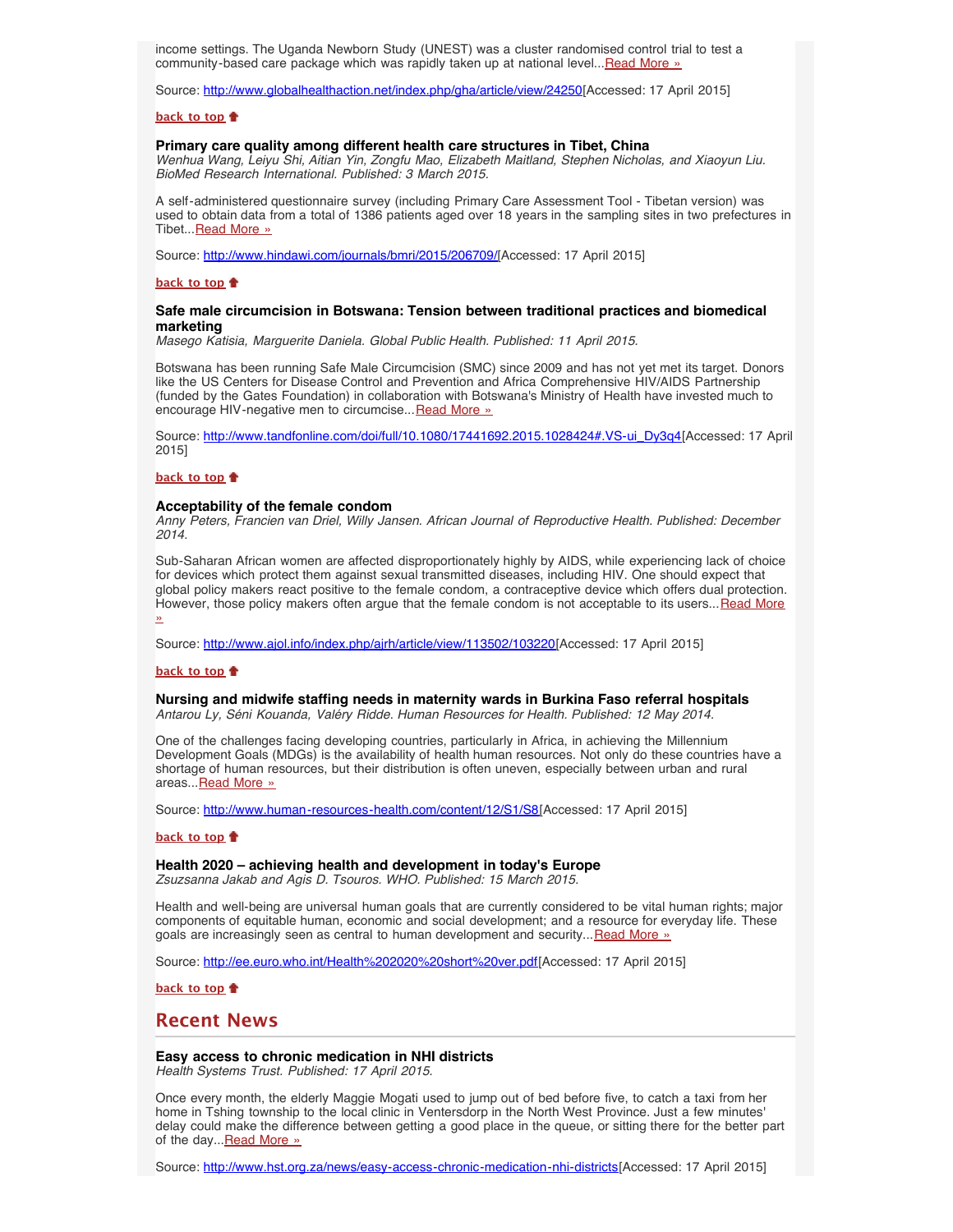### **[back to top](#page-0-3)**

### <span id="page-2-0"></span>**Discovering another interoperability challenge in health information exchange** *EurekAlert. Published: 7 April 2015.*

Health information exchange enables clinicians to have secure access to a patient's medical record including details on care received at other locations, but an important piece of information is typically missing from the electronic medical record: detailed identification of the facilities at which past care was received...[Read More »](http://www.eurekalert.org/pub_releases/2015-04/iu-dai040715.php)

Source: [http://www.eurekalert.org/pub\\_releases/2015-04/iu-dai040715.php\[](http://www.eurekalert.org/pub_releases/2015-04/iu-dai040715.php)Accessed: 17 April 2015]

#### **[back to top](#page-0-3)**

### <span id="page-2-1"></span>**Anti-HIV antibody shows promise in first human study**

*EurekAlert. Published: 8 April 2015.*

A single infusion of an experimental anti-HIV antibody called 3BNC117 resulted in significantly decreased HIV levels that persisted for as long as 28 days in HIV-infected individuals, according to Phase 1 clinical trial findings published online today in Nature... [Read More »](http://www.eurekalert.org/pub_releases/2015-04/nioa-aas040815.php)

Source: [http://www.eurekalert.org/pub\\_releases/2015-04/nioa-aas040815.php\[](http://www.eurekalert.org/pub_releases/2015-04/nioa-aas040815.php)Accessed: 17 April 2015]

### **[back to top](#page-0-3)**

### <span id="page-2-2"></span>**African ministers of finance call for increased investment to end the AIDS epidemic by 2030** *UNAIDS. Published: 1 April 2015.*

African ministers of finance and key partners in the AIDS response meeting in Addis Ababa, Ethiopia, have called for increased national investment to end the AIDS epidemic as a public health threat by 2030... [Read](http://www.unaids.org/en/resources/presscentre/featurestories/2015/april/20150331_africanfinance) [More »](http://www.unaids.org/en/resources/presscentre/featurestories/2015/april/20150331_africanfinance)

#### Source:

[http://www.unaids.org/en/resources/presscentre/featurestories/2015/april/20150331\\_africanfinance\[](http://www.unaids.org/en/resources/presscentre/featurestories/2015/april/20150331_africanfinance)Accessed: 17 April 2015]

### **[back to top](#page-0-3)**

#### <span id="page-2-3"></span>**TB: Taxis' deadly passenger**

*Health-e News. Published: 9 April 2015.*

Millions of South Africans rely on minibus taxis daily, but South Africa's most widely used mode of public transport could also be ferrying a deadly passenger... [Read More »](http://www.hst.org.za/news/tb-taxis-deadly-passenger)

Source: <http://www.health-e.org.za/2015/04/09/tb-taxis-deadly-passenger/>[Accessed: 17 April 2015]

#### **[back to top](#page-0-3)**

# <span id="page-2-4"></span>**Almost 5,000 awaiting surgery at Chris Hani Baragwanath Hospital**

*Health-e News. Published: 9 April 2015.*

Chris Hani Baragwanath Academic Hospital will begin scheduling surgeries on Saturday to attempt to address the almost 5,000 patients awaiting surgeries... [Read More »](http://www.health-e.org.za/2015/04/07/almost-5000-awaiting-surgery/)

Source: [http://www.health-e.org.za/2015/04/07/almost-5000-awaiting-surgery/\[](http://www.health-e.org.za/2015/04/07/almost-5000-awaiting-surgery/)Accessed: 17 April 2015]

#### **[back to top](#page-0-3)**

### <span id="page-2-5"></span>**Caesarean births can be dangerous - report**

*Independent Online. Published: 14 April 2015.*

A new investigation into Caesarean-section deaths shows that this method is dogged by problems and could be riskier than natural birth... [Read More »](http://www.hst.org.za/news/caesarean-births-can-be-dangerous-report)

Source: [http://www.iol.co.za/lifestyle/family/birth/caesarean-births-can-be-dangerous-report-](http://www.iol.co.za/lifestyle/family/birth/caesarean-births-can-be-dangerous-report-1.1844849#.VS4G6fDy3q4)[1.1844849#.VS4G6fDy3q4](http://www.iol.co.za/lifestyle/family/birth/caesarean-births-can-be-dangerous-report-1.1844849#.VS4G6fDy3q4)[Accessed: 17 April 2015]

### **[back to top](#page-0-3)**

<span id="page-2-6"></span>**Empty Ebola clinics in Liberia are seen as misstep in U.S. relief effort**

*New York Times. Published: 11 April 2015.*

Monrovia, Liberia – As bodies littered the streets and the sick lay dying in front of overwhelmed clinics last year, President Obama ordered the largest American intervention ever in a global health crisis, hoping to stem the deadliest Ebola epidemic in history... [Read More »](http://www.nytimes.com/2015/04/12/world/africa/idle-ebola-clinics-in-liberia-are-seen-as-misstep-in-us-relief-effort.html?_r=0)

Source: [http://www.nytimes.com/2015/04/12/world/africa/idle-ebola-clinics-in-liberia-are-seen-as-misstep-in-us](http://www.nytimes.com/2015/04/12/world/africa/idle-ebola-clinics-in-liberia-are-seen-as-misstep-in-us-relief-effort.html?_r=0)relief-effort.html? r=0[Accessed: 17 April 2015]

### **[back to top](#page-0-3)**

# <span id="page-2-7"></span>**Training and Resources**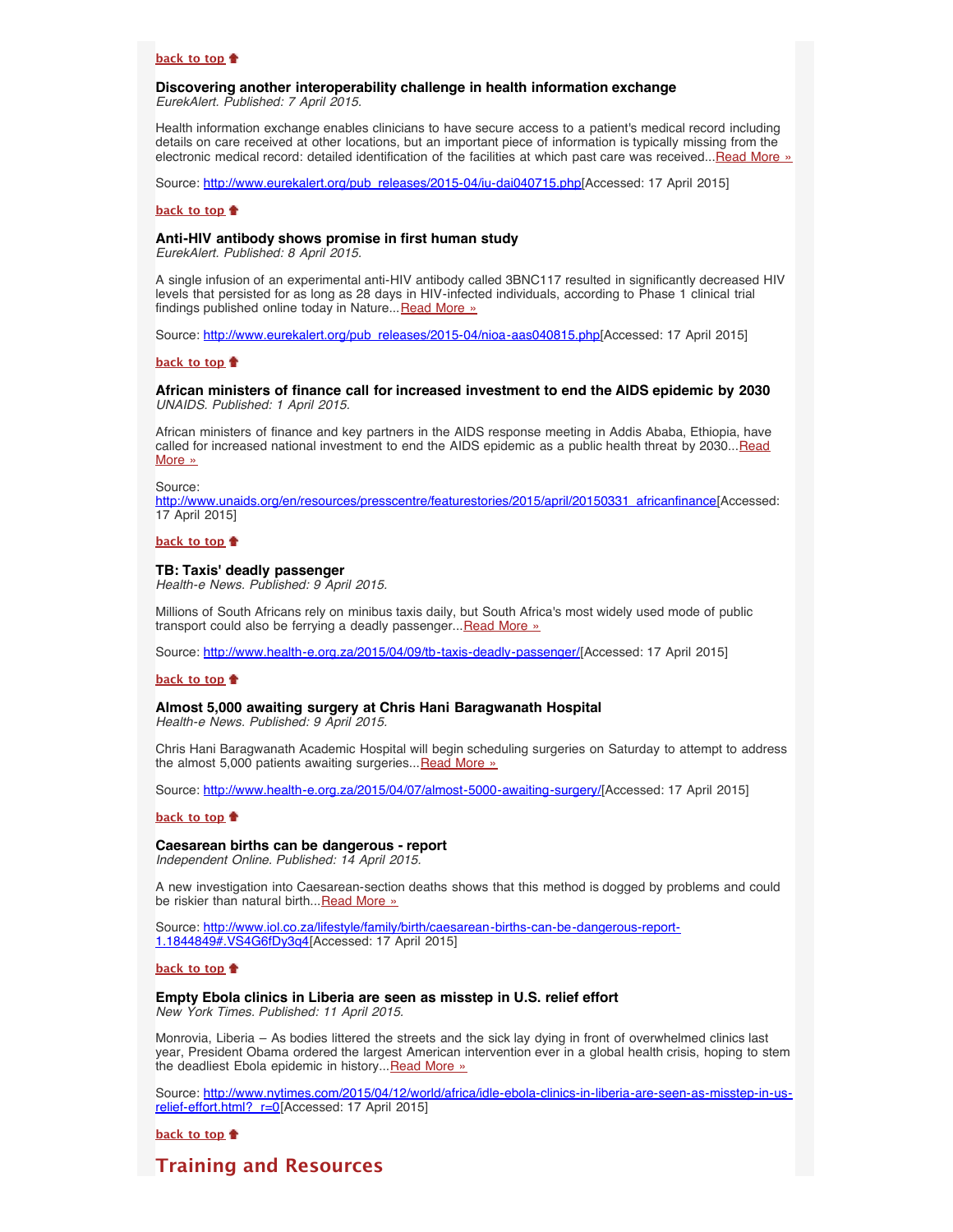### <span id="page-3-0"></span>**Gender Equality Assessment of Provincial Strategic and Operational Plans on HIV, Sexually Transmitted Infections (STIs) and Tuberculosis (TB) Report**

*South African Department of Social Development. Published: March 2015.*

The Gender Equality Assessment of Provincial Strategic and Operational Plans on HIV, Sexually Transmitted Infections (STIs) and Tuberculosis (TB) investigates South Africa's progress towards achieving the UN High-Level Target 7 of the Millennium Development Goals: eliminate gender inequalities; eliminate gender-based violence (GBV); and increase capacities of women and girls. The assessment was aimed at reducing women's vulnerability to HIV, recognising the role that gender inequalities and associated sociocultural factors play in perpetuating the HIV epidemic and its impact on women and girls. [Click Here»](http://www.hst.org.za/publications/gender-equality-assessment-provincial-strategic-and-operational-plans-hiv-sexually-tran)

### **[back to top](#page-0-3)**

# <span id="page-3-1"></span>**Books, Publications, Reports and Manuals**

### <span id="page-3-2"></span>**SA SURE Project – Stories of Change**

*Health Systems Trust*

HST announces the first edition of the SA SURE Project's Stories of Change – a quarterly publication presenting case stories that describe how SA SURE Project teams partner with Health Department personnel to apply policy in contextual practice in facilities across the country, and thus achieve sustainable responses to HIV, AIDS and TB. [Click Here»](http://www.hst.org.za/publications/sa-sure-project-stories-change-january-2015)

**[back to top](#page-0-3)**

# <span id="page-3-3"></span>**Conferences and Events**

<span id="page-3-4"></span>**7th SA AIDS Conference: Reflection, Refocus and Renewal**

*When: 9-12 June 2015 Venue: Durban International Convention Centre, South Africa URL: <http://www.saaids.co.za/>*

This Conference comes at a critical time in global health, as 2015 marks the end of the MDGs and the beginning of the post-2015 sustainable development agenda. The theme of the Conference this year: Reflection, Refocus and Renewal provides a unique opportunity to reflect on what we have done across the entire spectrum of our programmes in the response to HIV, including the structural and social determinants which fuel this epidemic.

### **[back to top](#page-0-3)**

# <span id="page-3-5"></span>**3rd International Association of Social Sciences and Humanities in HIV (ASSHH) Conference**

*When: 6-9 July 2015 Venue: Stellenbosch, South Africa URL: <http://www.asshhconference.org/>*

A warm welcome to the 3rd Conference of the Association for the Social Sciences and Humanities in HIV (ASSHH). As Conference Co-chairs, we have worked hard to develop an exciting programme for the meeting, which will bring together critically informed and theoretically engaged scholars and practitioners from a wide range of social science and humanities disciplines. Our goal as in previous meetings is to ask the kinds of critical questions it is sometimes difficult to pose in other settings, and to contribute to new and creative ways of thinking about the HIV epidemic.

### **[back to top](#page-0-3)**

### <span id="page-3-6"></span>**AIDSImpact 2015 – 12th International Conference**

*When: 28-31 July 2015 Venue: Amsterdam, Netherlands URL: <http://www.aidsimpact.com/2015/>*

AIDSImpact is an international behavioral and psychosocial science conference that addresses issues related to HIV/AIDS prevention, treatment and care, focusing both globally and on specific communities and countries hardest hit by the HIV/AIDS epidemic. AIDSImpact first convened in Amsterdam in 1991. Now, in 2015 the 12th AIDSImpact conference returns to the city.

### **[back to top](#page-0-3)**

### <span id="page-3-7"></span>**Global Forum on Research and Innovation for Health 2015** *When: 24-27 August 2015 Venue: Manila, Philippines URL: [http://www.forum2015.org](http://www.forum2015.org/)*

Forum 2015 is a unique global platform to promote the role of research and innovation in creating better health, enhancing equity and stimulating development. Join other policy-makers, business and non-profit leaders, international organizations, academic and research institutions, social entrepreneurs and key stakeholders, as we work together to shape the global health research agenda locally, regionally and globally.

**[back to top](#page-0-3)**